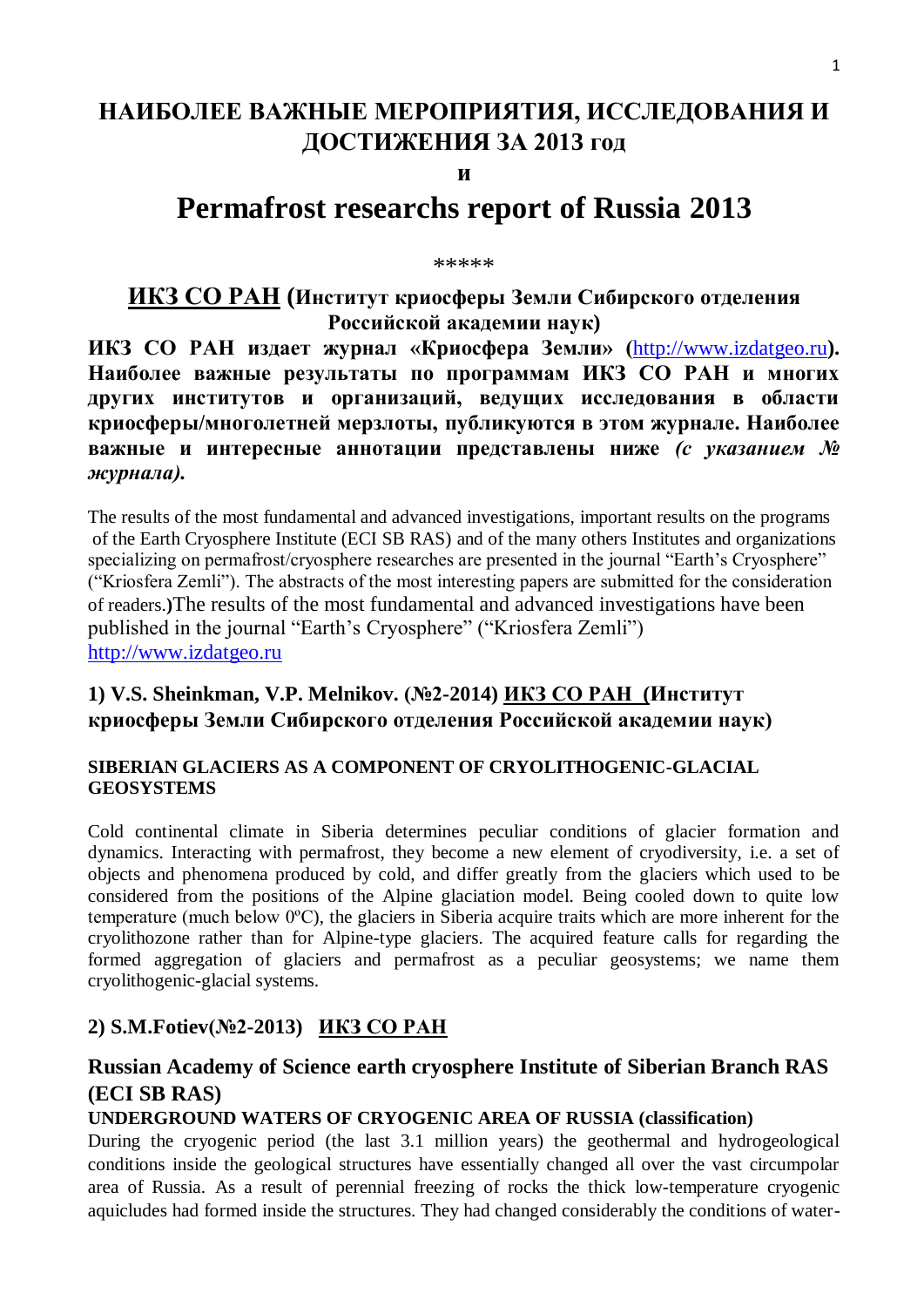exchange, the hydrochemical zonality and the capacity of hydrogeological structures. Basing on the contemporary scientific researches in the fields of hydrogeology and geocryology, the enormous but utterly irregular (in time and space) influence of the process of cryogenic metamorphism of rocks on the transformation of the hydrogeological conditions inside the hydrogeological structures situated in various geocryological zones has been revealed.

Elaborating the classification of the underground waters of cryogenic area, the author has proceeded from the assumption that the geological structures and the accumulation of the main types of the underground waters inside them had formed before the beginning of the cryogenic period. During the cryogenic period the underground waters had maintained the active thermal resistance to the perennial freezing of rocks. Just therefore, the classification of the underground waters of the cryogenic area has been founded on the key hydrogeological feature of the rocks – their waterpermeability.

### **3) F.E. Are. (№1-2014) ИКЗ СО РАН**

### **THERMAL ASPECTS OF N.A. TSYTOVICH PRINCIPLE OF WATER AND ICE EQUILIBRIUM STATE IN FROZEN GROUND**

The applicability of the Stephen problem solutions for permafrost dynamics modeling is discussed using N.A. Tsytovich principle of water and ice equilibrium state in frozen grounds. The main external impacts controlling equilibrium, relationships between equilibrium dynamics and thermal processes in ground, possibilities of mathematical modeling of permafrost dynamics are reviewed. The dynamics of equilibrium state in saline ground is discussed using results of permafrost investigations on Yamal Peninsula and Laptev Sea shelf. It is revealed that the cryopeg temperature in equilibrium state is equal to its initial freezing point, the ice-bonded permafrost may contain cryopeg and preserve permeability, the cryopeg boundary may not coincide with the phase boundary. Free-salined permafrost on the shelf flooded by the sea undergoes fast salinization and physicochemical thawing at negative temperature. The thawing is accompanied by temperature lowering due to latent heat absorption. The ice content in salined permafrost on shelf is changing in space gradually without a clear phase boundary. It is revealed that solutions of Stephen problem are unacceptable for shelf permafrost modeling.

### **4) L.T. Shirshova, D.A. Gilichinsky, N.V. Ostroumova, A.M. Yermolayev. (№4-2013) Институт физико-химических и биологических проблем почвоведения РАН (Пущино)**

### **INVESTIGATION OF HUMIC SUBSTANCES FROM FROZEN STRATA USING OPTICAL SPECTROSCOPY**

Examined are the results of optical spectroscopy (absorbance, emission and synchronous spectra) applied to the study of humic substances gained from permanently frozen sediments of different age. In accordance with the spectroscopy-produced data, the humic substances of examined sediments are enriched by the low-humified compounds. It has been found that the optical characteristics of certain humic fractions isolated from freshly defrosted sample differ from the corresponding characteristics of corresponding fractions obtained from air-dried sample incubated at room temperature. Spectroscopic parameters for characterization of the state of humic substances stored in frozen strata have been suggested*.*

### **5) V.N. Konishchev. (№1-2013) МГУ имени М.В. Ломоносова,**

### **Географический факультет, кафедра криолитологии и гляциологии NATURE OF THE CYCLIC STRUCTURE OF ICE COMPLEX, EAST SIBERIA**

The features of cyclic structure in the Karga-Sartan Ice Complex deposits have been researched for coastal lowlands in the Northern Yakutia. The cycles of different genesis (cryolithological, structural, lithological, soil-vegetational) and duration have been analyzed. It has been demonstrated that the climate fluctuation had been the major factor of cyclic structure in the Ice Complex deposits.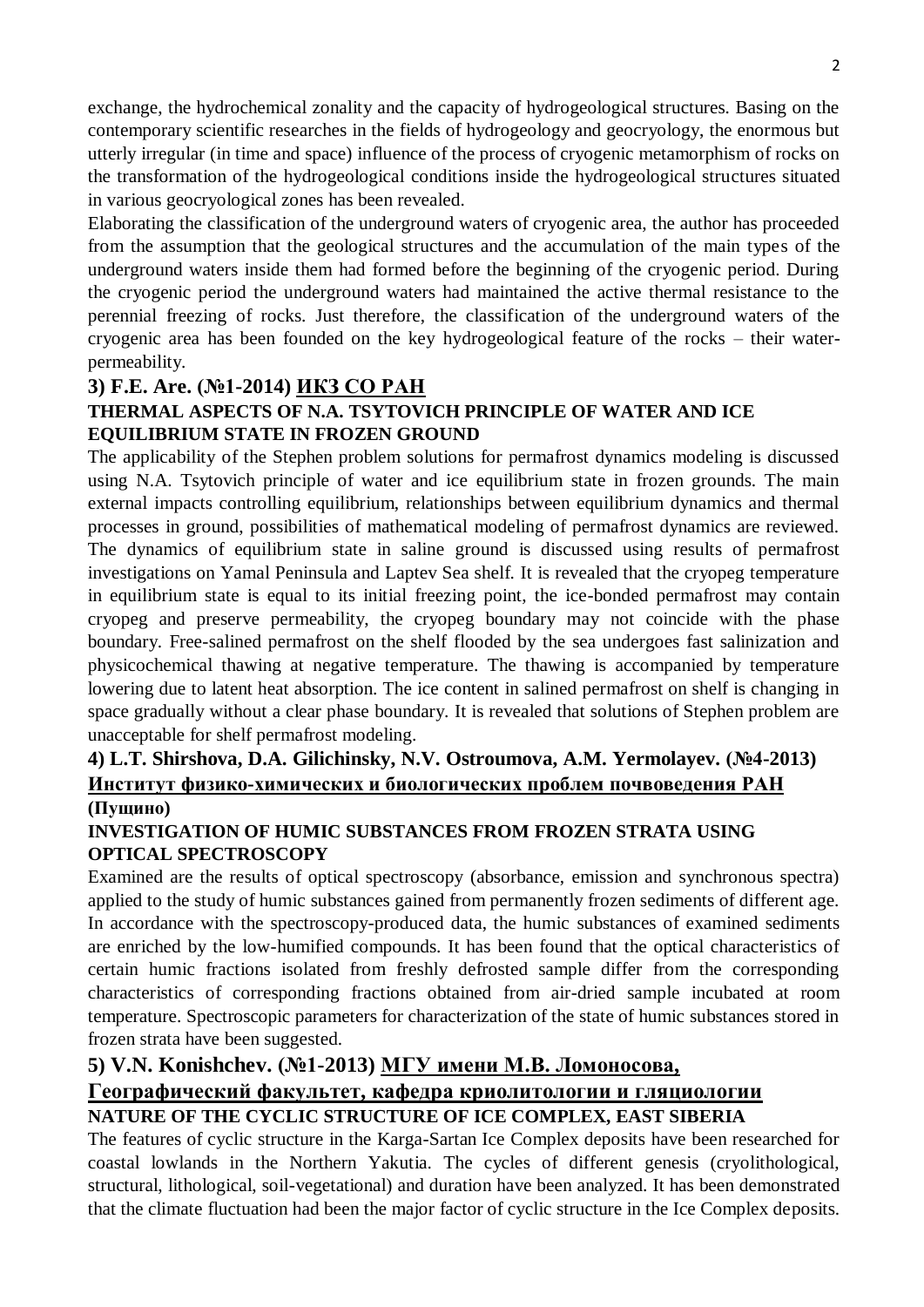It has been revealed that the cyclic characteristics of the Ice Complex can become apparent both in subaqueous and in subaerial facies of Ice Complex. The conclusion has been made about the crucial role of the cryogenic weathering and subsequent re-deposition of eroded soils in river valleys and alas depressions in the formation of the Ice Complex.

## \*\*\*\*\* **Важные результаты по программам от ИКЗ СО РАН**

1) Комплексные исследования в прибрежно-морской области, включающие в себя наземные исследования строения, состава и засоленности дисперсных отложений, зависимости температуры фазовых переходов от содержания водно растворимых солей, температурного режима пород и морской волы в мелководной зоне, высокоразрешающие сейсмические исследования, позволили разработать концептуальную структурную модель соотношения континентальных и субаквальных ММП в прибрежно-морской области. В направлении от суши к морю происходит последовательная смена континентальных ММП на мерзлые породы транзитной зоны, далее располагается сплошной талик и, наконец, субаквальные ММП, представленные островным типом мерзлоты.



*Интерпретация сейсмограммы высокоразрешающего сейсмопрофилирования (Западный Ямал)*

Разработана соответствующая методика малоглубинной сейсморазведки для выявления и идентификации твѐрдо-мѐрзлых пород на прибрежных акваториях, в том числе при засолѐнном геологическом разрезе. The technique of bottom seismic investigations allow solving engineering-geological problems in shallow waters. Assumed is the using of P- and SH-waves at the same time.

2) Обнаружено, что агрегативная устойчивость дисперсии «сухая вода» в циклах образование/диссоциации газовых гидратов достигается при повышении концентрации гидрофобизированных наночастиц диоксида кремния Aerosil® R202 до 10 мас.%. Это повышает перспективы применения «сухой воды» в технологиях получения газовых гидратов

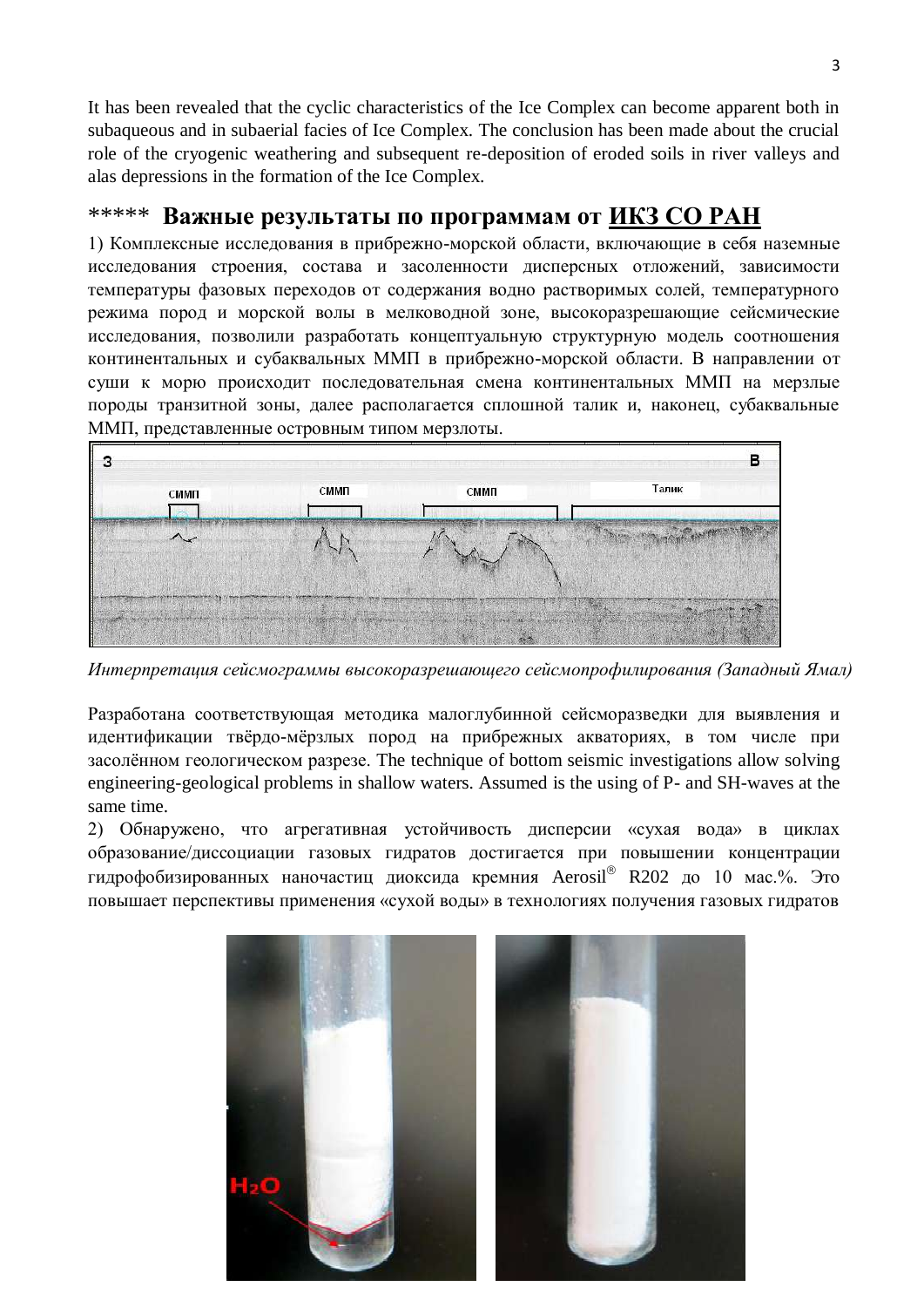$\qquad \qquad \text{(a)}$ 

*Дисперсия «сухая вода» после цикла образование/диссоциация гидратов пропана: (а) – разрушение дисперсии и выделение микрокапель воды в объемную фазу при концентрации Aerosil*<sup>®</sup> R202 5 мас.%; (б) устойчивость дисперсии при концентрации Aerosil<sup>®</sup> R202 10 *мас.%*

3) При изучении свойств бислоев льда впервые установлено новое свойство сетки водородных связей: неинвариантность ее характеристик по отношению к изменению направления всех водородных связей. В отличие от льдоподобных кластеров воды, в бислоях льда отсутствуют внешние свободные атомы водорода. Поэтому речь идет о совершенно новом свойстве именно самой сетки водородных связей, а не ее особенностях в случае с кластерами воды. Обнаруженная инвариантность означает наличие асимметрии в структурах льда.



*Бислои льда без внешних атомов водорода: а – «обыкновенный» гексагональный бислой, б – сдвинутый гексагональный бислой. Пунктирной линией показаны прямоугольные элементарные ячейки*

4) С использованием разработанной в ИКЗ СО РАН технологии картографического моделирования для характеристики комплексного воздействия на криолитозону произошедших климатических изменений была выполнена суммарная балльная оценка климатических параметров, и построена карта метеорологических рсков РФ. Еѐ наложение на ландшафтнные и геологические карты позволяет районировать территории по степени тепловой инерционности, а затем детализировать пространственное распределение метеорологических рисков мерзлых толщ (см. карту).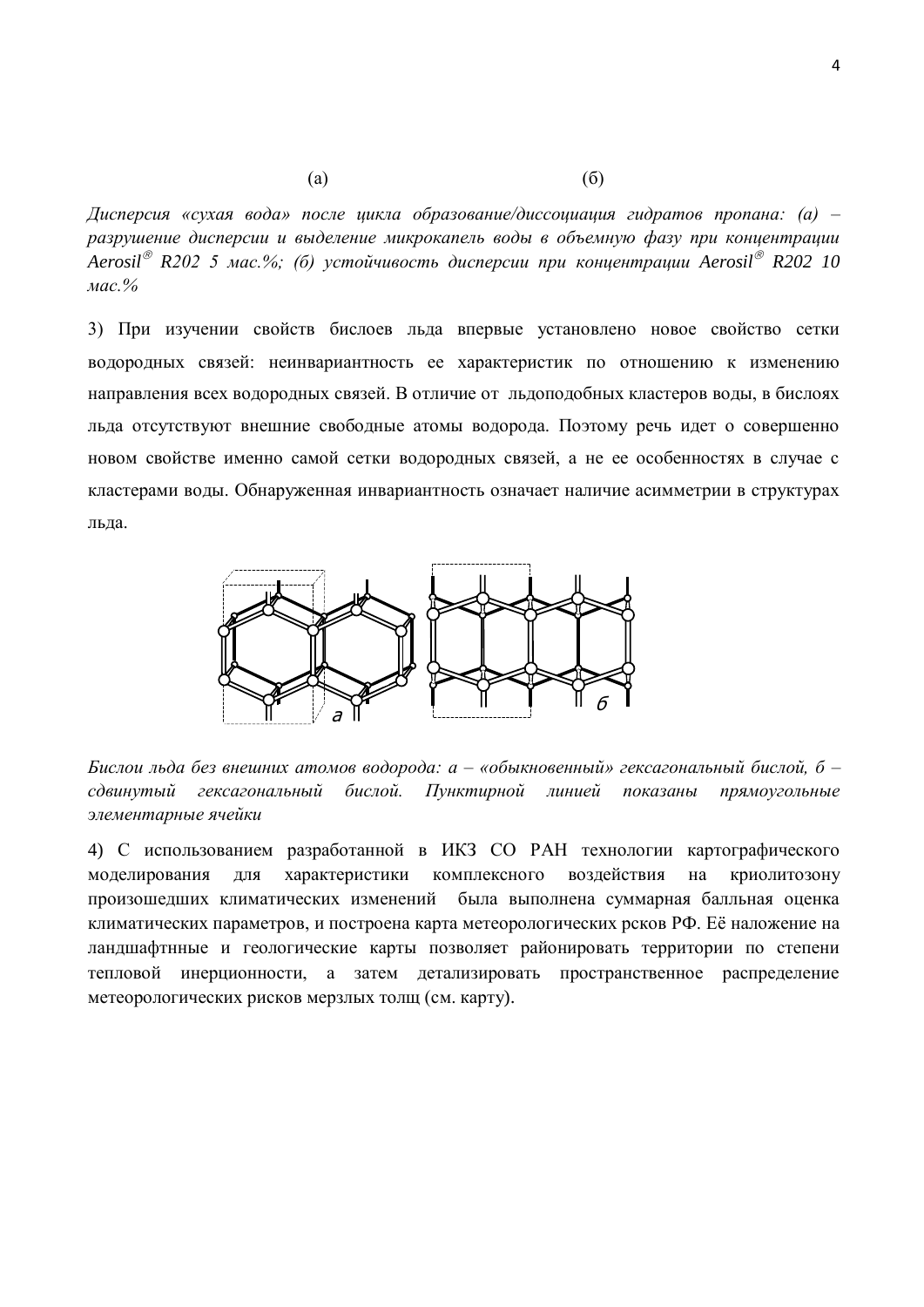

*Карта районирования территории России по метеорологическому риску для мѐрзлых толщ (красный цвет – максимальный риск, фиолетовый – минимальный)*

В условиях меняющегося климата быстро теплеют низкотемпературные мѐрзлые породы, в то время как при близких к 0°С темперературах благодаря постоянным фазовым переходам прогрев грунтовой толщи замедляется, что особенно существенно в зоне прерывистой мерзлоты в тайге и лесотундре.

Для безлесных тундровых и лесотундровых районов разработана методика расчѐта и натурной верификации ветрового перераспределения снега в зависимости от морфологии территории, ландшафтного строения и рисунка, особенностей биоты. Это позволяет дифференциоровать по латерали величину зимнего теплообмена и время схода снега.

Установлено, что следы реликтового термокарста в разрезах мерзлых засоленных прибрежноморских и субаэральных отложений сохраняются в виде таберальных комплексов.

Таберальные комплексы самого севера Западной Сибири (о.Белый) аналогичны протаявшему ледовому комплексу восточной Арктики: макропризнаки в виде псевдоморфоз,

посткриогенных текстур и микростроение обусловленное первичным синкриолитогенезом и, протаиванием и вторичным промерзанием. Южнее (центральный Ямал) реликты сингенетического криогенеза не наблюдаются

## **\*\*\*\*\*Институт мерзлотоведения им. П.И. Мельникова СО РАН**

В 2013 г. научная общественность отметила 140 лет со дня рождения профессора М.И. Сумгина (1873-1942 гг.), основоположника мерзлотоведения (геокриологии), с чьим именем связаны первые фундаментальные результаты в изучении вечной мерзлоты на самых ранних этапах становления мерзлотоведения как науки. Этой дате был посвящен III Всероссийский научный молодежный геокриологический форум с международным участием, организатором которого является Институт мерзлотоведения им. П.И. Мельников СО РАН. Молодежный форум проходил с 24 июня по 13 июля 2013 г. и собрал молодых ученых, аспирантов и студентов из Москвы, Новосибирска, Тюмени, Томска, Читы, Санкт-Петербурга, Ленска и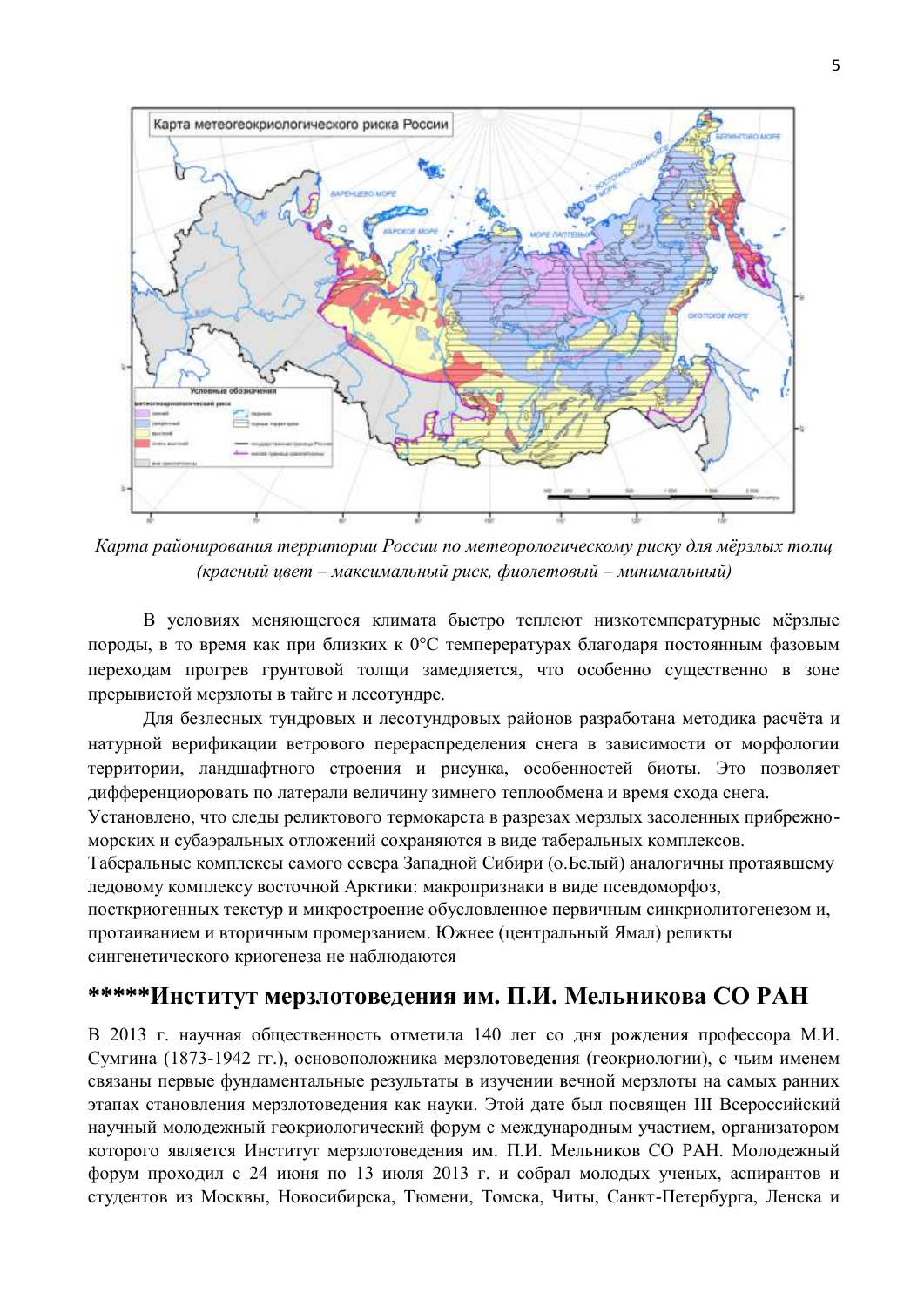Чернышевского, а также из Монголии и Японии. Всего в работе приняли участие 76 участников, представлено 35 устных и 5 стендовых докладов.

Издана брошюра: Сумгин Михаил Иванович // Рос. акад. Наук. Сиб. отд-ние. Институт мерзлотоведения им. П.И. Мельникова. Авт.-сост. В.Р. Алексеев; отв. ред. В.В. Шепелев. – Якутск: Изд-во ИМЗ СО РАН, 2013. – 138 с. (7,5 уч.-изд. л.). Серия «Ученые-мерзлотоведы».



*Участники III Всероссийского научного молодежного геокриологического форума перед зданием ИМЗ СО РАН*



*Участники III Всероссийского научного молодежного геокриологического форума во время школы-семинара*

#### **Основные научные результаты**

1. Составлена Инженерно-геологическая карта территории Республики Саха (Якутия)

масштаба 1:1500000. В формате ArcGis 10 впервые систематизированы современные данные по составу и криолитологическим особенностям грунтов, составу и свойствам надмерзлотных вод, экзогенным криогенным процессам и явлениям.

2. Впервые инструментально определена скорость деградации подводной мерзлоты в шельфовой зоне моря Лаптевых. Буровые профили в губе Буор-Хая (море Лаптевых) севернее о-ва Муостах, показывающие темпы понижения кровли подводной мерзлоты за 30 лет (с апреля 1983 г. по апрель 2013 г.)



*Буровые профили в губе Буор-Хая (море Лаптевых) севернее о-ва Муостах, показывающие темпы понижения кровли подводной мерзлоты за 30 лет (с апреля 1983 г. по апрель 2013 г.)*

3. Выявлены особенности строения, изотопного состава и возраста ледников хребта Сунтар-Хаята (Северо-Восток Якутии), реконструированы размеры ледников для разных периодов их деградации.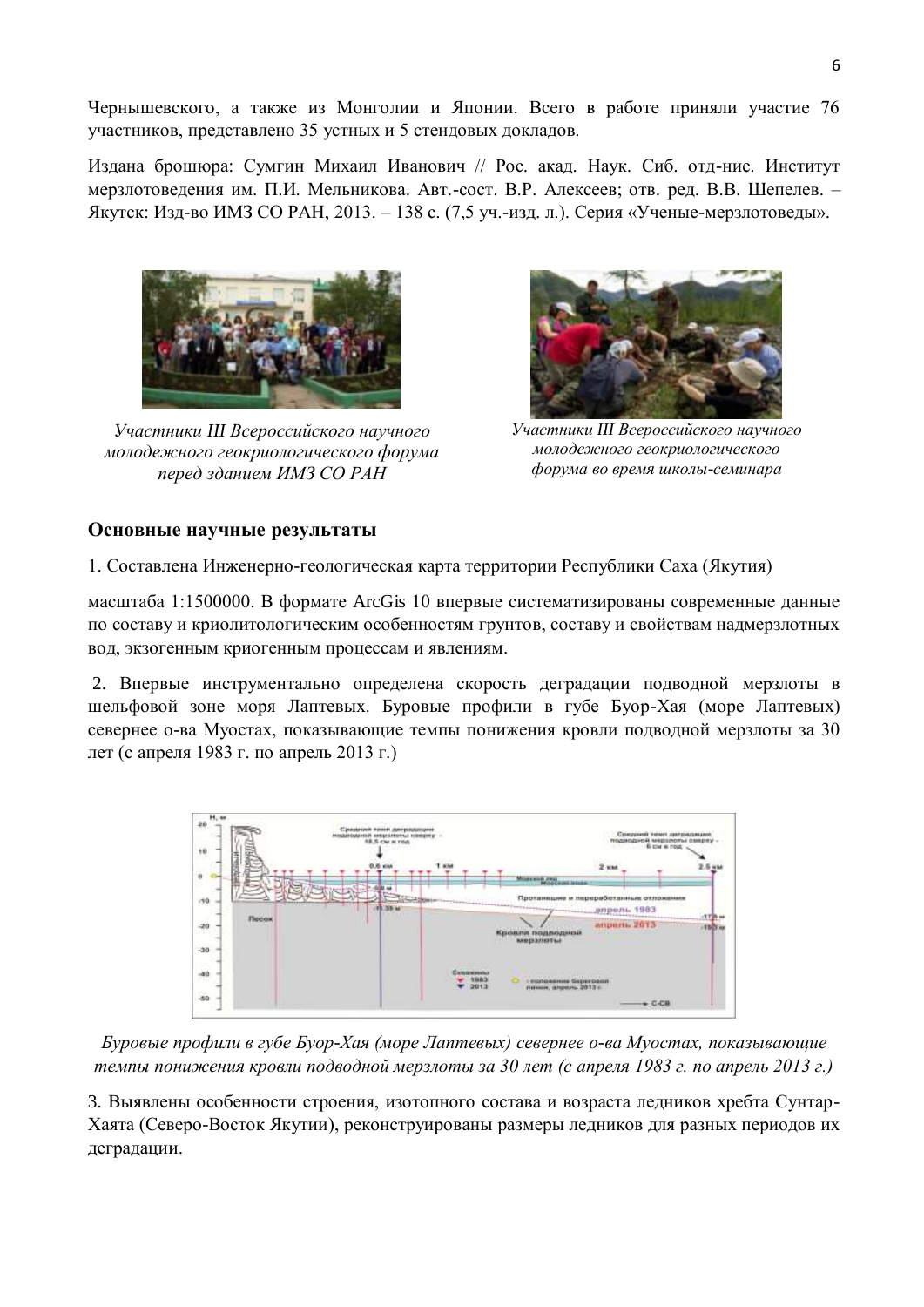

*Краевая часть ледника № 31 по данным разновременной аэрокосмической съемки (а) и прогноз сокращения группы ледников массива г. Мус-Хая, выполненный на основе ГИСанализа материалов разновременной аэрокосмической съемки*

#### **Экспедиционные исследования**

#### 1. НИС «Остров Самойловский»

23 сентября 2013 г. состоялось совместное выездное заседание Президиума Сибирского отделения Российской академии наук и Правительства Республики Саха (Якутия), посвященное открытию новой Арктической научно-исследовательской станции «Остров Самойловский».*.*



*Новая научно-исследовательская станция «Остров Самойловский» (апрель 2013 г.). Крайний справа – научный руководитель с российской стороны, зам. директора Института мерзлотоведения СО РАН д.г.н. М.Н. Григорьев*

2. Были продолжены исследования по международным проектам и программам: американороссийскому проекту THE POLARIS PROJECT, направленному на изучение динамики ландшафтных, гидрологических и мерзлотных условий на Нижнеколымской низменности в связи с изменением климата; по Международной программе «Global Terrestrial Network-Permafrost (GTNet-P)», являющейся частью Международного Программы Всемирного Метеорологического Общества (ВМО) Global Climate Observing System (GCOS). Результатом этих работ является база данных наблюдений температурного режима многолетне- и сезонномерзлых пород в различных ландшафтных условиях Северного Тянь-Шаня и оценка их реакции на изменения климата. Заключены двухсторонние Соглашения с Вудсхолльским исследовательским институтом (г. Вудс-Холл, Массачусетс, США), Оксфордским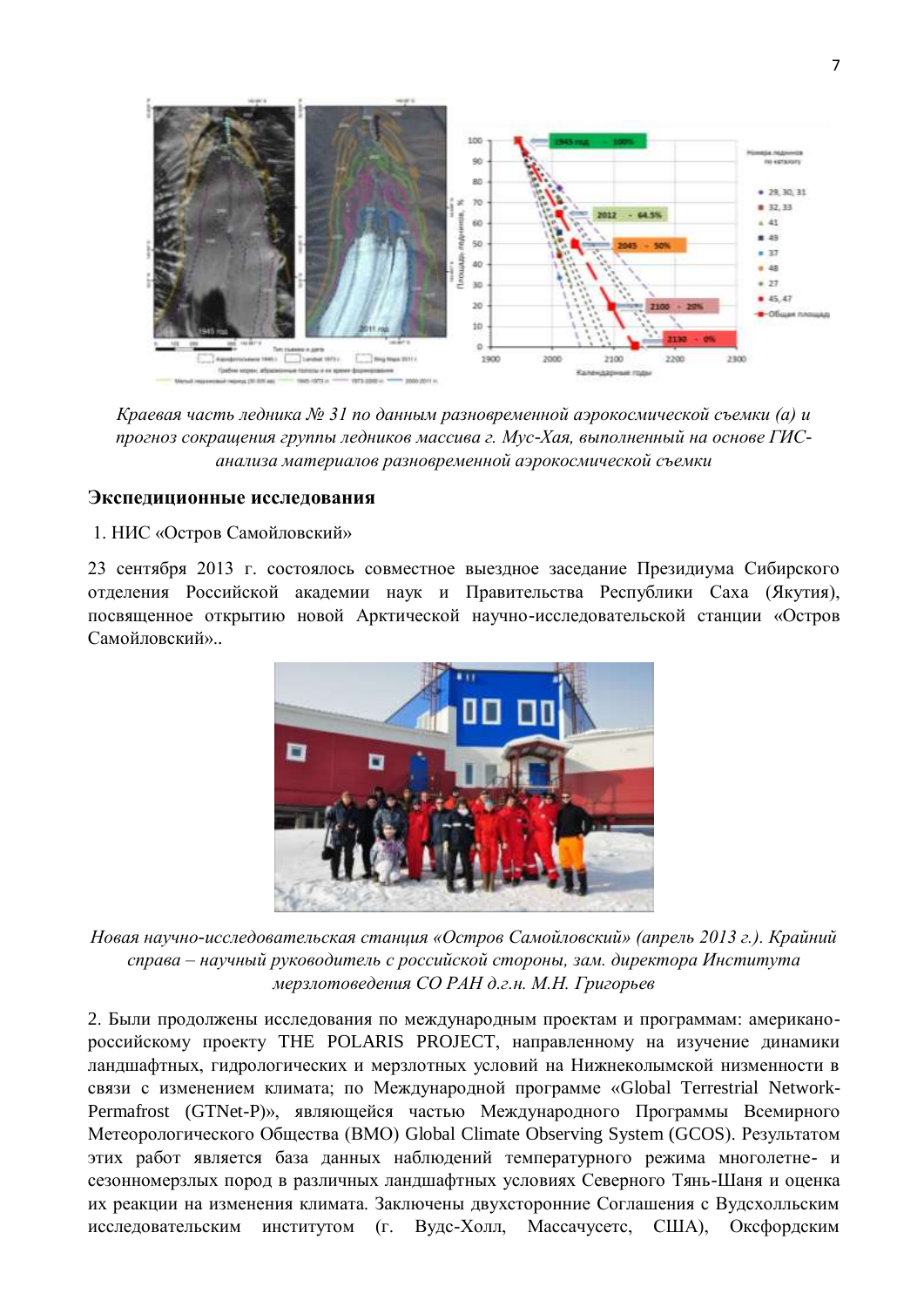Университетом (г. Оксфорд, Великобритания), с Лабораторией функциональной экологии и окружающей среды (ECOLAB) Национального политехнического института (г. Тулуза, Франция) в рамках проекта TOMCAR-Permafrost «Изучение характеристик органического углерода в экосистемах методами молекулярного и изотопного анализа» 7-й Рамочной программы ЕС и др.

### **Изданы 11 монографий, в том числе:**

Михайлов В.М. Пойменные талики Северо-Востока России. Новосибирск, акад. изд-во «Гео», 2013. – 244 с. (16,8 уч.изд. листов);

Гончаров Ю.М., Попович А.П. Поверхностные пространственные вентилируемые фундаменты в криолитозоне, - Якутск: Изд-во Института мерзлотоведения им. П.И. Мельникова СО РАН, 2013. – Уч.-изд. 36,2;

Гаврильев Р.И. Каталог теплофизические свойства горных пород Северо-Востока России, Якутск: Изд-во Института мерзлотоведения им. П.И. Мельникова СО РАН, 2013. – Уч.-изд. 12,0;

Ефремов В.Н. Радиоимпедансное зондирование мерзлых грунтов. – Якутск: Изд-во ФГБУН Институт мерзлотоведения им. П.И. Мельникова СО РАН, 2013. – Уч.-изд. 12,8.

### **Защиты диссертаций**

Сотрудниками Института мерзлотоведения СО РАН защищены 2 кандидатские диссертации по геолого-минералогическим наукам по следующим темам:

1) Динамика геокриологических и гидрогеологических условий Южной Якутии под влиянием изменений климата (автор Завадский Ф.Р.);

2) Динамика термосуффозионных процессов в криолитозоне (на примере Южной Якутии) (автор Гагарин Л.А.)

# **\*\*\*\*\*\*МГУ имени М.В. Ломоносова, Географический факультет, кафедра криолитологии и гляциологии**

Выявлено, что основной причиной циклического строения ледового комплекса (3 типа) явились колебания климата различной периодичности на протяжении каргинско-сартанского времени. Разработана концепция управления мерзлотной обстановкой на урбанизированных территориях с учетом формирования здесь специфических природно-техногенных геокриологических комплексов, отличающихся разнонаправленностью тенденций развития мерзлоты, разномасштабностью и несинхронностью изменений. Для Норильского региона выделено 17 типов комплексов, для Ямбурга – 11, для линейных сооружений севера Западной Сибири – 32 и т.п. Установлено, что в пределах арктических поселений наблюдаются отчетливые тенденции к деградации мерзлоты.

Проведен анализ изменений, произошедших в зоне гляциальной катастрофы 20 сентября 2002 г. в республике Северная Осетия-Алания (Россия). Установлено, что с 2004 г. На фоне неблагоприятных для кавказского оледенения погодных условий в цирке ледника Колка накопилось 16 млн.куб.м льда. Бывшие притоки Колки стали самостоятельными ледниками, один из них продвинулся по днищу цирка на 500 м. Это стало единственным для Кавказа случаем значительного наступания ледников в XXI веке. В ближайшие 10-15 лет повторение событий, схожих с гляциальной катастрофой 2002 г., маловероятно. Установлено, что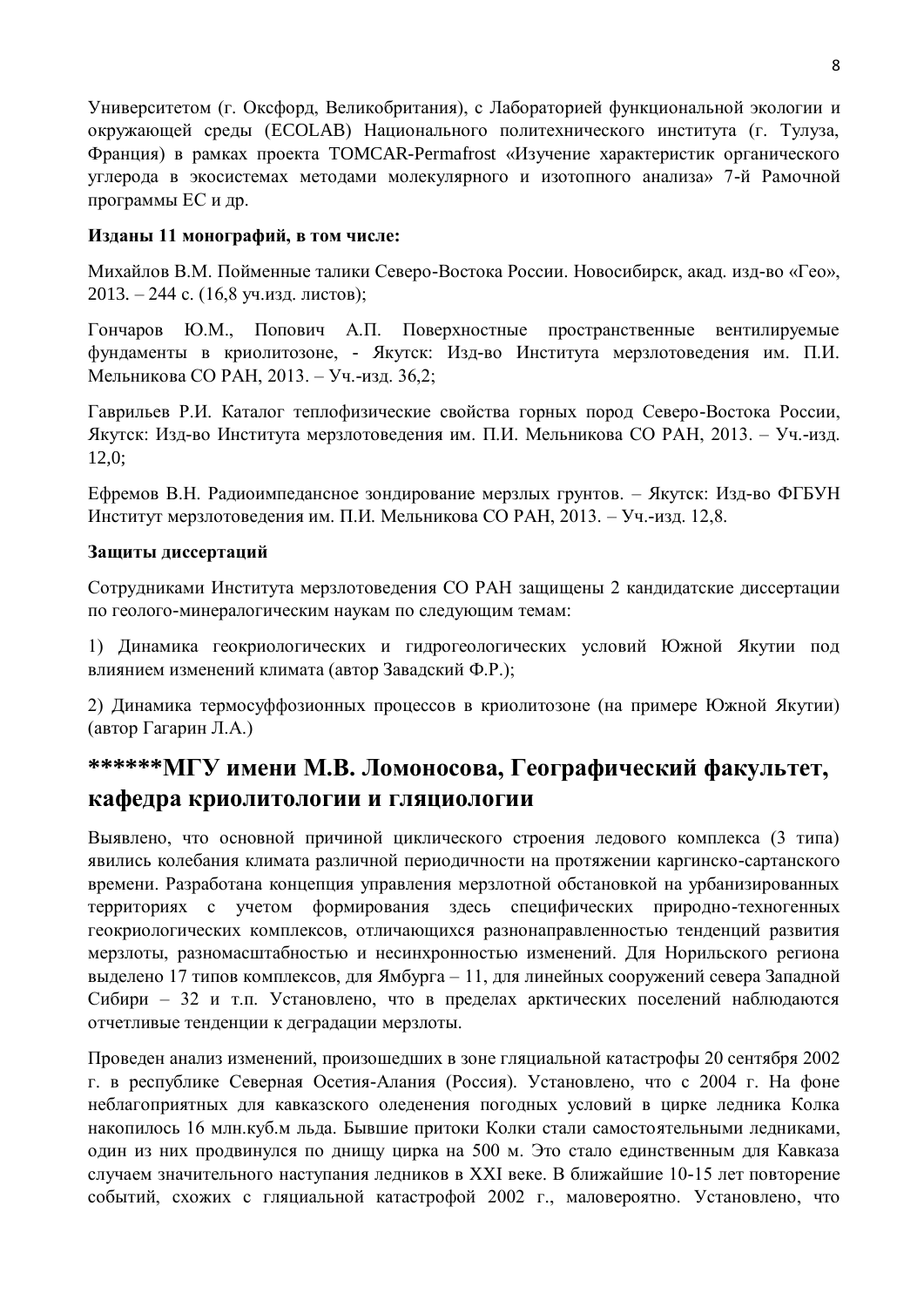современное оледенение Полярного Урала включает 76 малых ледников карового и присклонового типов, открыты 5 новых ледников, 20 ледников с 1966 г. исчезли.

В июле 2013 г. кафедра организовала и провела Международные полевые студенческие курсы по мерзлотоведению на севере Сибири (Игарка и в Норильский район), участники – представители университетов России, США и Канады.

# **\*\*\*\*\*\*МГУ имени М.В. Ломоносова, Геологический факультет, кафедра геокриологии**

Conference "Geocryologic mapping: problems and prospects" was held June 5-6, 2013 at the Faculty of Geology of Lomonosov Moscow State University (Chairman: Brouchkov A.V., cochairmen: Sergeyev V. I.& Laurier I.K.). 66 reports, including 3 foreign ones were presented. Participants were presenting 35 institutions and organizations from Moscow, St. Petersburg, Tyumen, Yakutsk, Irkutsk, Magadan, Ukhta, Nizhnevartovsk, Pushchino, Edmonton, Calgary (Canada), Alma-Ata, Anadyr and Krasnodar. A part of reports was devoted to transfer to an electronic version and the updating of the 1:2 500 000 scale Geocryologic Map made for the USSR territory in the eighties of the XX century. A.V. Gavrilov (MSU) presented updates within the east Arctic shelf. M.V.Zimin (SCANEX) reviewed new remote-sensing instruments and opportunities for the permafrost mapping. A technique and results of multi-scale mapping of permafrost conditions were reported by Yu.B. Badu, L.N. Kritsuk, A. Matiukhin, I. Streletskaya, E.V. Seversky and others. Maps of glaciers, snow fields (N. V. Kachurina, E.K. Serov) and stocks of organic carbon (P.A.Shary) were presented. The dynamic aspect of the phenomena, such as change of the area of glaciers and snow fields of Antarctica was reported by I.S. Yozhikov (AANII). Development of landscapes and indicator approach was considered in the report of N. V. Tumel and N. A. Koroleva. T.Yu. Zengina with co-authors reported use of various software products for mapping. Reports on constantly operating cartographical model of a thermal condition of soils of the Urengoy gas field (D. S. Drozdov with co-authors), on mapping of taliks in the northeast of the Russia (B. M. Sedov), and on landscape indication of distribution of massive ice in Yamal (A.V. Homutov, M. O. Leybman, M. V. Andreyeva) were of the great interest.

Geocryology department (head – Dr. A.Brouchkov) of Lomonosov Moscow State University has finished the project on a new software for thermal calculations of soil freezing and thawing – TUNDRA instead the older one TEPLO (or HEAT) which is widely used in the Russian research and design institutions. The new program works with latest Windows software and applicable for permafrost forecast in natural conditions and for bases of engineering structures on permafrost, including thermosiphon calculations.

# \*\*\*\*\* **Институт геоэкологии им. Е.М. Сергеева РАН**

GTN-P observations program has been continued with expanding for two CALM sites in Chara Region (Fig. 1, 2). They were developed in cooperation with Moscow state university geologists. The national GTN-P mirror data base was started to be installed in IEG RAS and in Yakutsk permafrost Institute.

The experimental and modeling results were obtained on the effectiveness estimation of Solar Water Heating Systems in cryolithozone.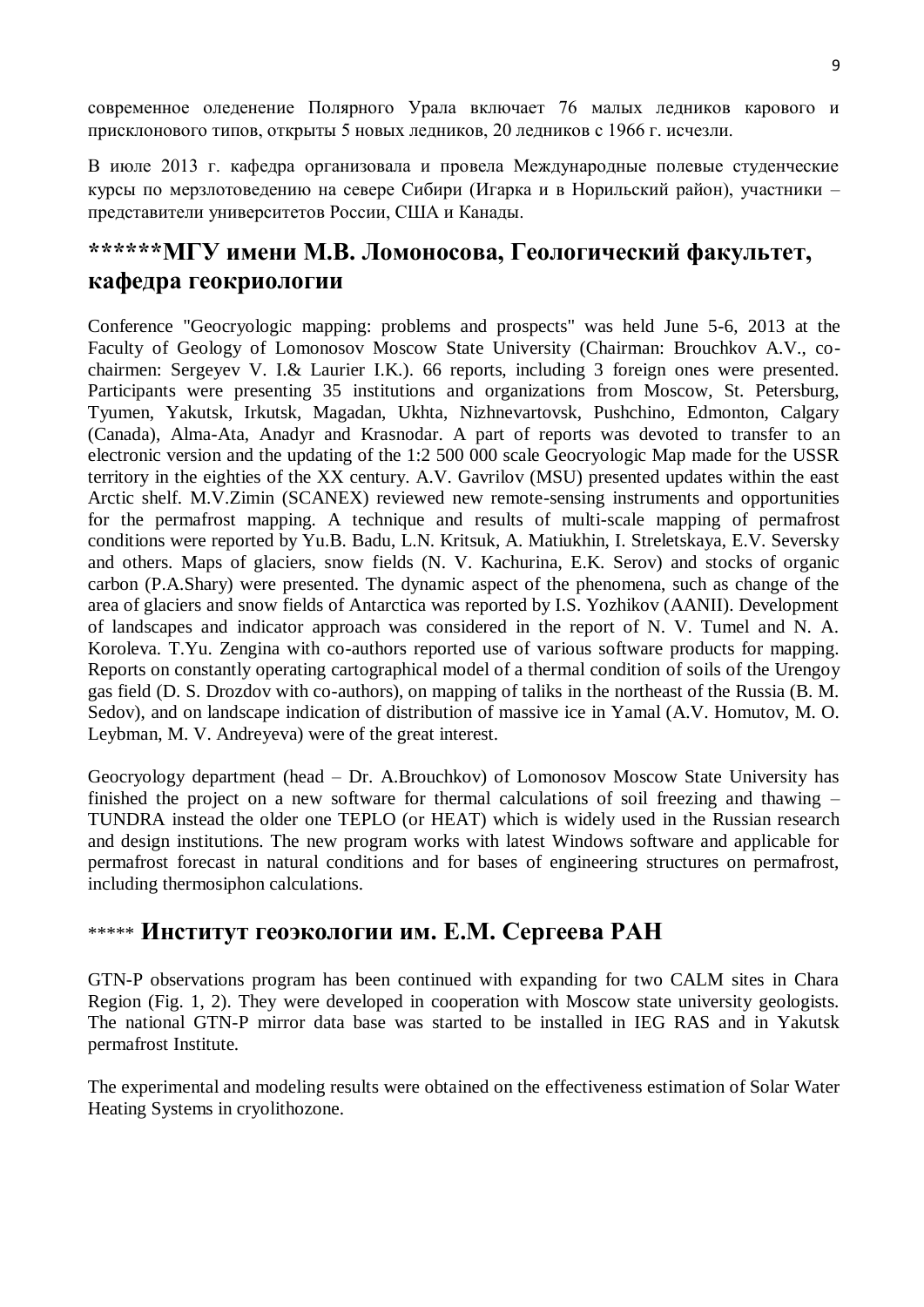

*Figure 1. Temperature observation in the borehole #23 near Vega Lake (Chara Region).*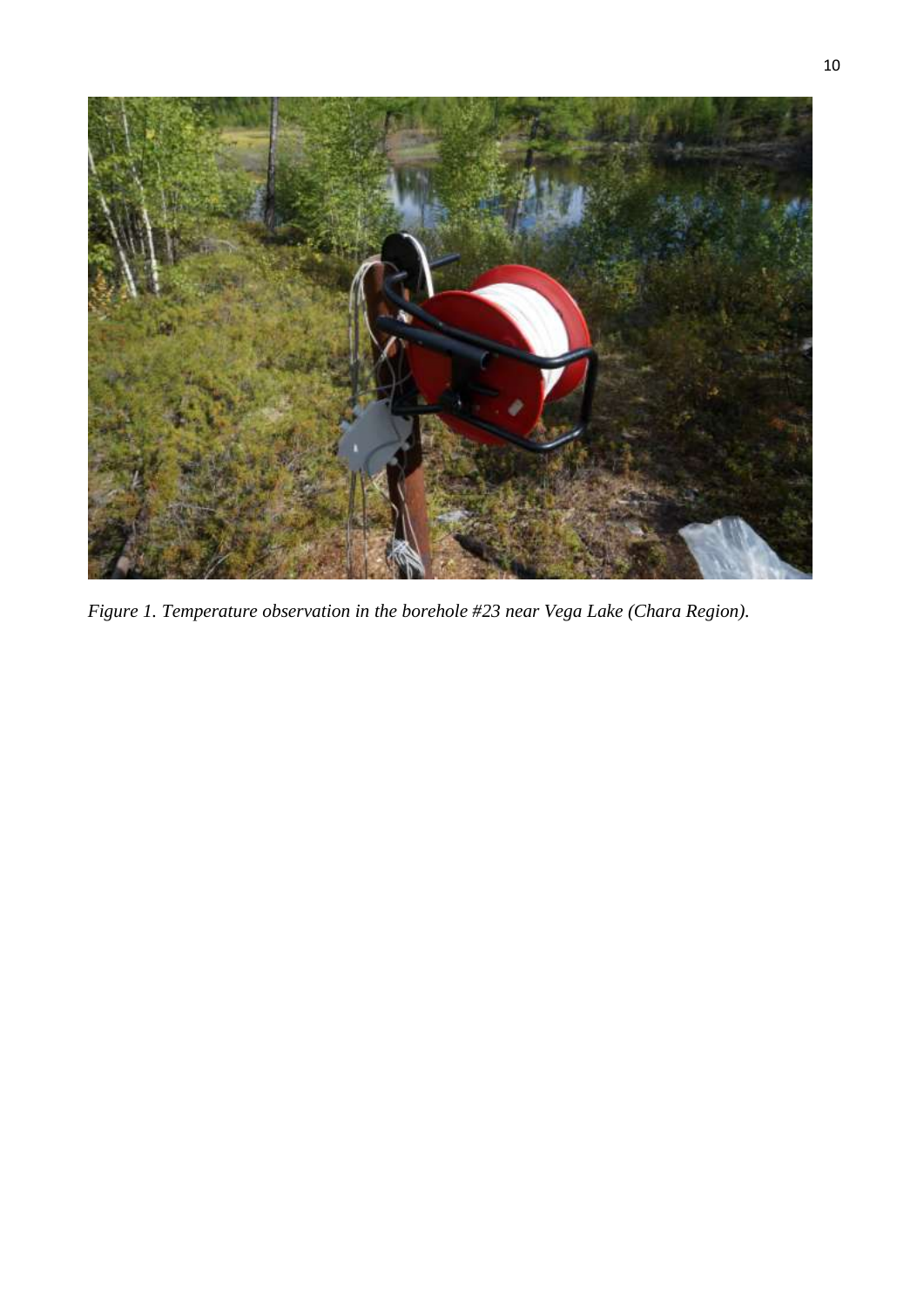

*Figure 2. Aerovisual observation of the CALM site landscape from small radiocontrol helicopter (Chara Region).*

\_\_\_\_\_\_\_\_\_\_\_\_\_\_\_\_\_\_\_\_\_\_\_

Tataurov S.B. Cryogenesis: Matter and Technologies // Global View of Engineering Geology and the Environment, Editors: Faquan Wu, Shengwen Qi. TAYLOR and FRANCIS GROUP, London, UK, 2013. PP. 569-573.

Е.М. Макарычева, А.Н. Угаров, Н.С. Малаева. Оценка динамики развития экзогенных геологических процессов по данным аэровизуальных обследований трубопроводных систем // Вестник МГТУ им. Н.Э. Баумана. Сер. "Машиностроение", 2013. с. 114-121.

Макарычева Е.М., Ларионов В.И., Новиков П.А. Экспериментальные исследования ореола оттаивания для верификации и калибровки прогнозных математических моделей // Вестник МГТУ им. Н.Э. Баумана. Серия "Естественные науки", МГТУ им. Н.Э. Баумана, Спец. выпуск «Математическое моделирование», 2013. c. 109-116.

Хименков А.Н., Халилова Ю.В., Сергеев Д.О., Перльштейн Г.З., Угаров А.Н. Проблемы получения и использования актуальной информации о развитии геологических процессов при мониторинге трасс линейных объектов большой протяжѐнности // Геоэкология. Инженерная геология. Гидрогеология. Геокриология. 2013, №3, с.264-271.

Станиловская Ю.В., Мерзляков В.П. Вероятностная оценка опасности полигональножильных льдов для трубопроводов // Наука и технологии трубопроводного транспорта нефти и нефтепродуктов. №3, с. 48-54.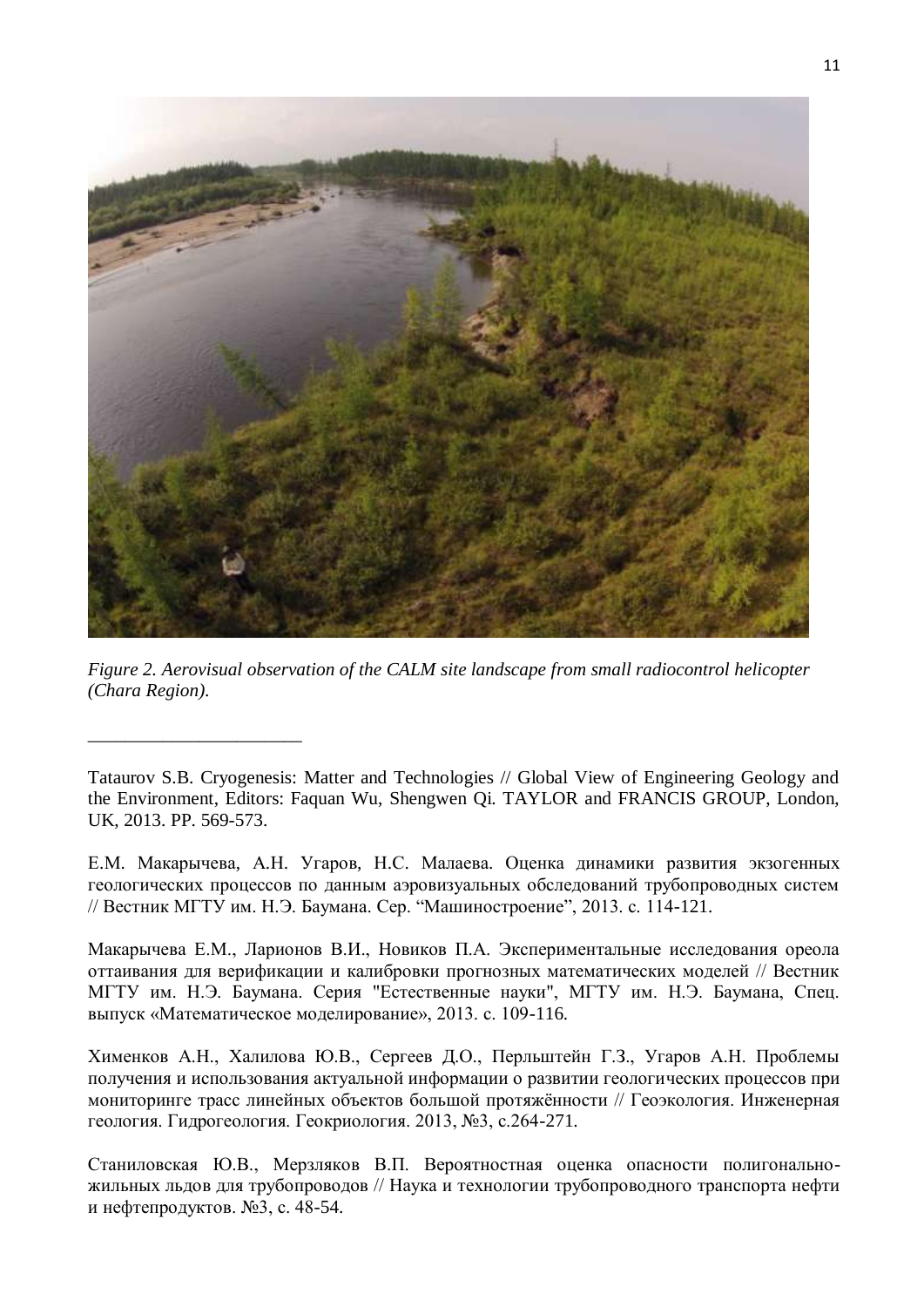Краев Г.Н., Ю.В. Станиловская, Н.Г. Белова, А.В. Лупачев, Д.Г. Шмелев, А.А. Маслаков, А.В. Радостева, П.А. Горбачев, Д.М. Фролов. Сообщество молодых мерзлотоведов России // Криосфера Земли, т. 17, 2013, № 3, c. 108-112.

Васильчук Ю.К., Васильчук А.К., Буданцева Н.А., Йошикава К., Чижова Ю.Н., Станиловская Ю.В. Миграционные бугры пучения в криолитозоне Средней Сибири. Южные районы // Инженерная геология, 2013, №3, с.14-34.

V.N. Kutergin, R.G. Kalbergenov, F.S. Karpenko, A.R. Leonov and V.P. Merzlyakov. Determination of Rheological Properties of Clayey Soils by the Relaxation Method // Soil Mechanic and Foundation Engineering, v. 50, Numb. 1, 2013, p. 2-5.

Е.М.Макарычева, Д.О.Сергеев, Ю.В.Станиловская, Г.З.Перльштейн, А.Н.Хименков Аэровизуальные обследования как источник геокриологической информации и их роль в обеспечении устойчивого развития территории // В сб.: Сергеевские чтения. Устойчивое развитие: задачи геоэкологии (инженерно-геологические, гидрогеологические и геокриологические аспекты). Выпуск 15, с. 449-454.

Т.С.Антипкина, Г.З.Перльштейн, Д.О.Сергеев, Г.С.Типенко, А.Н.Цеева Перспективы применения тепловых насосов при освоении намывных территорий в Якутске // В сб.: Создание искусственных пляжей, островов и других сооружений в береговой зоне морей, озѐр и водохранилищ. Труды 3-й международной конференции «Создание и использование искусственных земельных участков на берегах и акватории водных объектов. Иркутск, 29 июля – 3 августа 2013 г., Иркутск, Институт Земной коры СО РАН, с. 9-11.

E. Chuvilin, V. Tumskoy, A. Gavrilov, B. Bukhanov, E. Tkacheva, G. Tipenko; A. Audibert-Hayet, E. Cauquil Relic Gas Hydrates and the Possibility of their Existence in the Permafrost within South-Tambey Gas Field // SPE Arctic and Extreme Environments Technical Conference and Exhibition AEE 2013, Moscow, 15-17 October 2013, SPE-166925

Gorbachev P. A., Khalilova Yu. V. Association of young permafrost scientists of Russia // Soil Mechanics and Foundation Engineering. 2013, Volume 49, Issue 6, pp 264-265.

E.M. Makarycheva. Thermokarst phenomenon typification approaches near south border of permafrost zone // International Conference "Earth Cryology: XXI Century", September 29 – October 3, 2013, Pushchino, Moscow Region, Russia

Stanilovskaya Yu.V., Yoshikawa K., Sergeev D.O. School-based Permafrost Monitoring Project in Russia // International conference "Earth Cryology: XXI Century", Pushchino, Moscow region, Russia, 2013, pp.94.

Yoshikawa K., Stanilovskaya J., Palacios D., Úbeda Palenque J., Masías Álvarez P., Apaza F., Schorghofer N., Zamorano Orozco J. Tropical mountain permafrost research and update // International conference "Earth Cryology: XXI Century", Pushchino, Russia, 2013, pp.90.

Sergeev D. Geocryological Risk: Conception and Estimation Algorithms // International Conference "Earth Cryology: XXI Century", September 29 – October 3, 2013, Pushchino, Moscow Region, Russia, p.106 (150-151).

Khalilova Y., Sergeev D., Yoshikawa K. Permafrost map in Russia using community-based permafrost and active layer monitoring network // Third International Symposium on the Arctic Research (ISAR-3). Tokyo, Japan, 2013, p.40.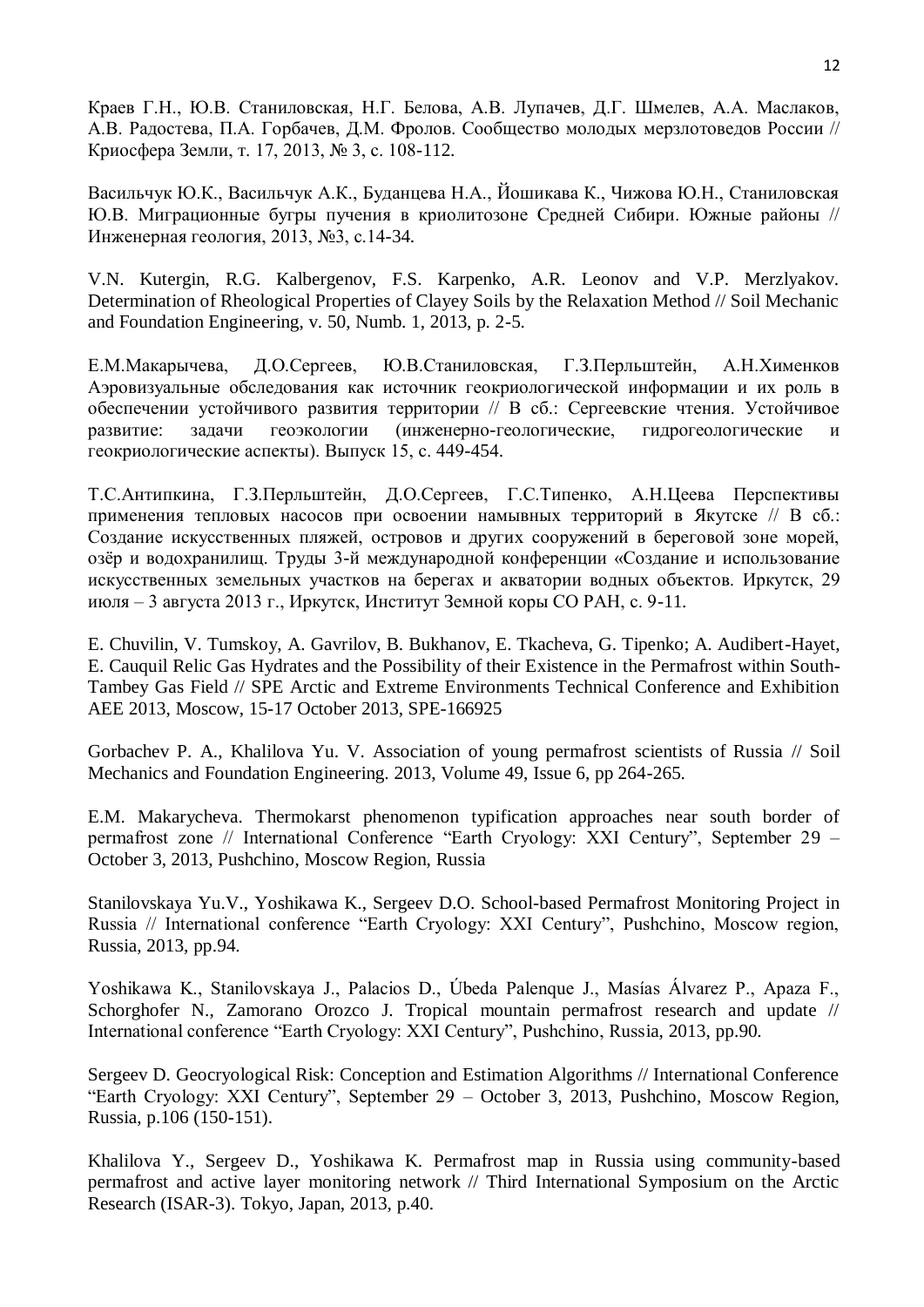Сергеев Д.О., Станиловская Ю.В., Савельев К.В., Йошикава, К. Использование тепловизора при геокриологических исследованиях // ХолодОК! №1(10) 2013. – с. 62-69.

## \*\*\*\*\***ОАО «Фундаментпроект»**

ОАО «Фундаментпроект» выполнил комплекс исследований для корреляции методов лабораторных испытаний физико-механических свойств мерзлых грунтов, выполненных по международным стандартам (ASTM) и по стандартам Российской Федерации (ГОСТ).На основе анализа результатов лабораторных испытаний грунтов, установлены корреляционные зависимости показателей прочностных и деформационных свойств мерзлых грунтов полученные методами одноосного и компрессионного сжатия.

Проведены исследования и установлены пределы сопоставимости методов определения засоленности мерзлых грунтов. Выполнена оценка сходимость различных методов.

# **\*\*\*\*\*Институт физико-химических и биологических проблем почвоведения РАН (Пущино)**

1. В период с 29 сентября по 3 октября 2013 года лаборатории криологии почв успешно провела международную конференцию «Earth Cryology: XXI century», в которой приняли участие 130 человек, представляющих ведушие научные организации России, США, Германии.



2. Впервые было оценено воздействие криогенеза на формирование в мерзлых толщах слоев с повышенным содержанием метана. Лабораторные эксперименты по одноосному промораживанию насыщенных метаном грунтов и наблюдения за распределением метана в скважинах позволили нам установить, что криогенез определяет характер распределения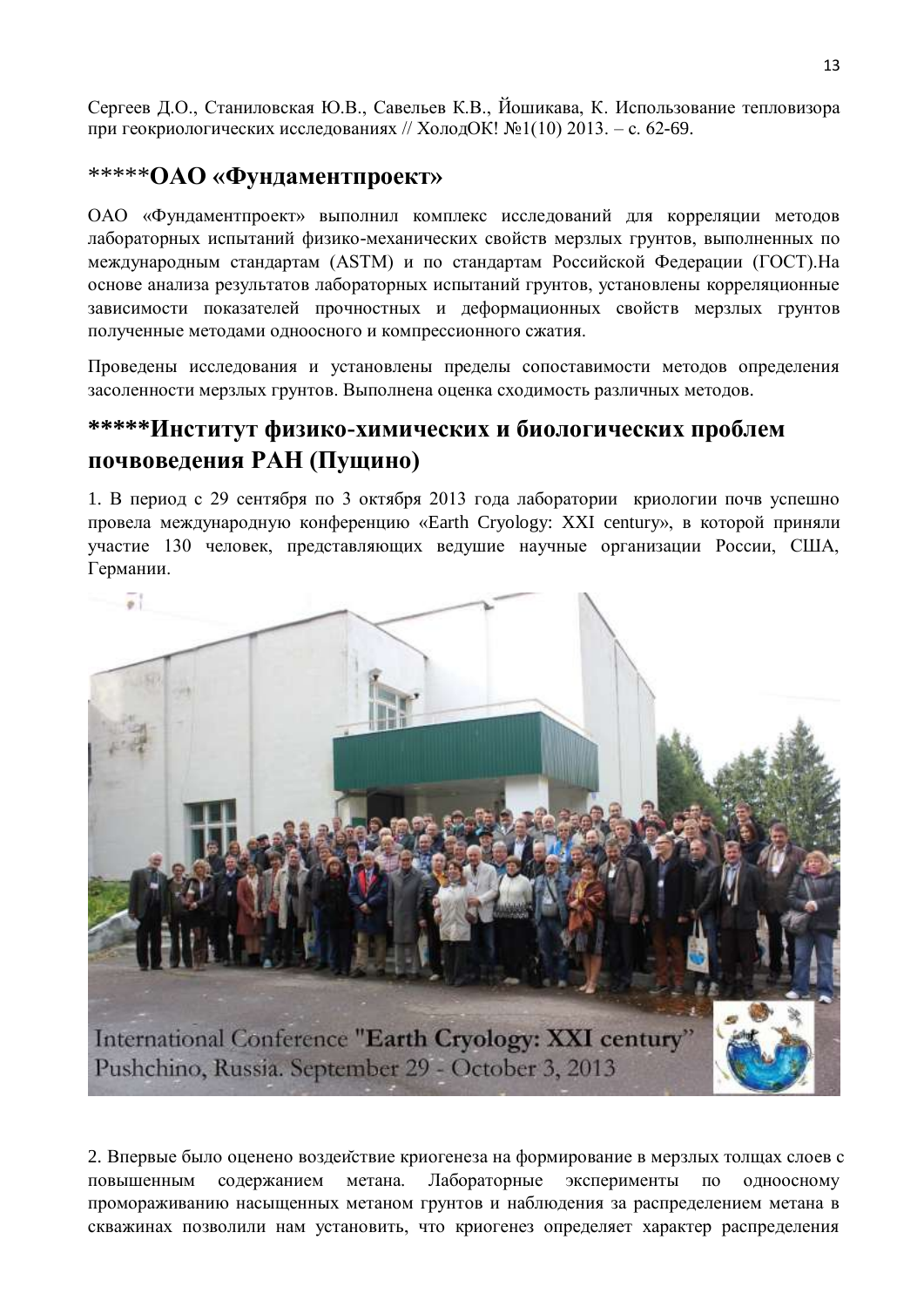метана в мерзлых отложениях, в частности распределение метана в эпикриогенных мерзлых породах. Наблюдаемые в лабораторном эксперименте процессы перераспределения метана при промораживании нашли свое подтверждение при изучении распределения метана в многолетнемерзлых отложениях Колымской низменности.

3. С использованием карты четвертичных отложенийи базы данных лаборатории криологии почв ИФХиБПП РАН по содержанию углерода, влажности и плотности в многолетнемерзлых отложениях разного возраста и генезиса проведена оценка объемов общего углерода в основных геологических горизонтах осадочных отложений Колымо -Индигирской низменности. Содержание углерода оценено в толще мощностью 25 м. Содержание углерода в мерзлых отложениях Приморских низменностейЯкутии колеблется от 0,6 до 2,1 %, удельное содержание может достигать 15 кг/м3. Общие запасы углерода на этойтерритории оценивается в  $(16.0 \pm 0.3) \cdot 1015$  г. Основным коллектором углерода в верхих 25 метрах является олерский надгоризонт  $((3.4 \pm 0.2) \cdot 1015 \text{ r})$ . Значительные запасы углерода сосредоточены в отложениях едомного надгоризонта  $((3,2 \pm 0,2) \cdot 1015 \text{ r})$  и современного аллювия ( $(2,2 \pm 0,1) \cdot 1015$  г). Установлено, что запасы углерода в ледовом комплексе в 2-4 раза меньше , чем было принято считать . Завышенная оценка была связана с малой фактической базой данных о содержании углерода, плотности и льдистости отложении.̆

4. В результате анализа генома бактерии Psyhrobacter. Cryohalolentis, выделенной из Колымского криопэга было обнаружено наличие у этой бактерии липолитической системы, включающей холодоактивную эстеразу EstPc. Исследование свойств этого белка, полученного путем экспрессии в клетках E. coli, показало, что оптимальной для его ферментативной активности является температура 35°С; при этом активность EstPc при 5- 30°С составляет около 90% от максимальной. В то же время EstPc демонстрирует относительную термостабильность, сохраняя около 50% активности после инкубации в течение 45 минут при 90°С. Для обнаружения структурных основ термостабильности EstPc мы провели выравнивание ее аминокислотной последовательности и последовательностей гомологичных белков из других видов Psychrobacter. Были определены участки для сайтнаправленного мутагенеза и с помощью ПЦР сконструированы три мутантных гена. В отличие от EstPc полученные мутантные варианты демонстрируют значительное снижение остаточной эстеразной активности в результате прогревания. Исследование методом дифференциальной сканирующей калориметрии (ДСК) обнаружило уменьшение температуры плавления мутантов EstPc на 3-5º по сравнению с исходным белком. Таким образом, показано, что незначительные изменения аминокислотной последовательности приводят к существенному снижению термостабильности белка.

### **Основные публикации лаборатории криологии почв**

Институт физико-химических и биологических проблем почвоведения РАН за 2014 год.

#### В области мерзлотоведения:

Демидов Н.Э., С.Р.Веркулич, Занина О.Г., Е.С.Караевская, З.В.Пушина, Д.Г.Шмелѐв. Е.М.Ривкина. Конечная морена и озѐрно- лагунные отложения в разрезе четвертичных отложений оазиса Холмы Лассерман, Восточная Антарктида// Проблемы Арктики и Антарктики № 3 (97). 2013. C 79-90

Краев,Г. Н., Шульце, Э.Д., Ривкина, Е.М (2013). Криогенез как фактор распределение метана в горизонтах мерзлых пород //Доклады Академии Наук, Серия География 451, 1-4.

Шмелев Д.Г., Краев Г.Н., Веремеева А.А. Ривкина ЕМ (2013). Содержание углерода в мерзлых отложениях северо-востока Якутии.// Криосфера Земли XVII, 50-59.